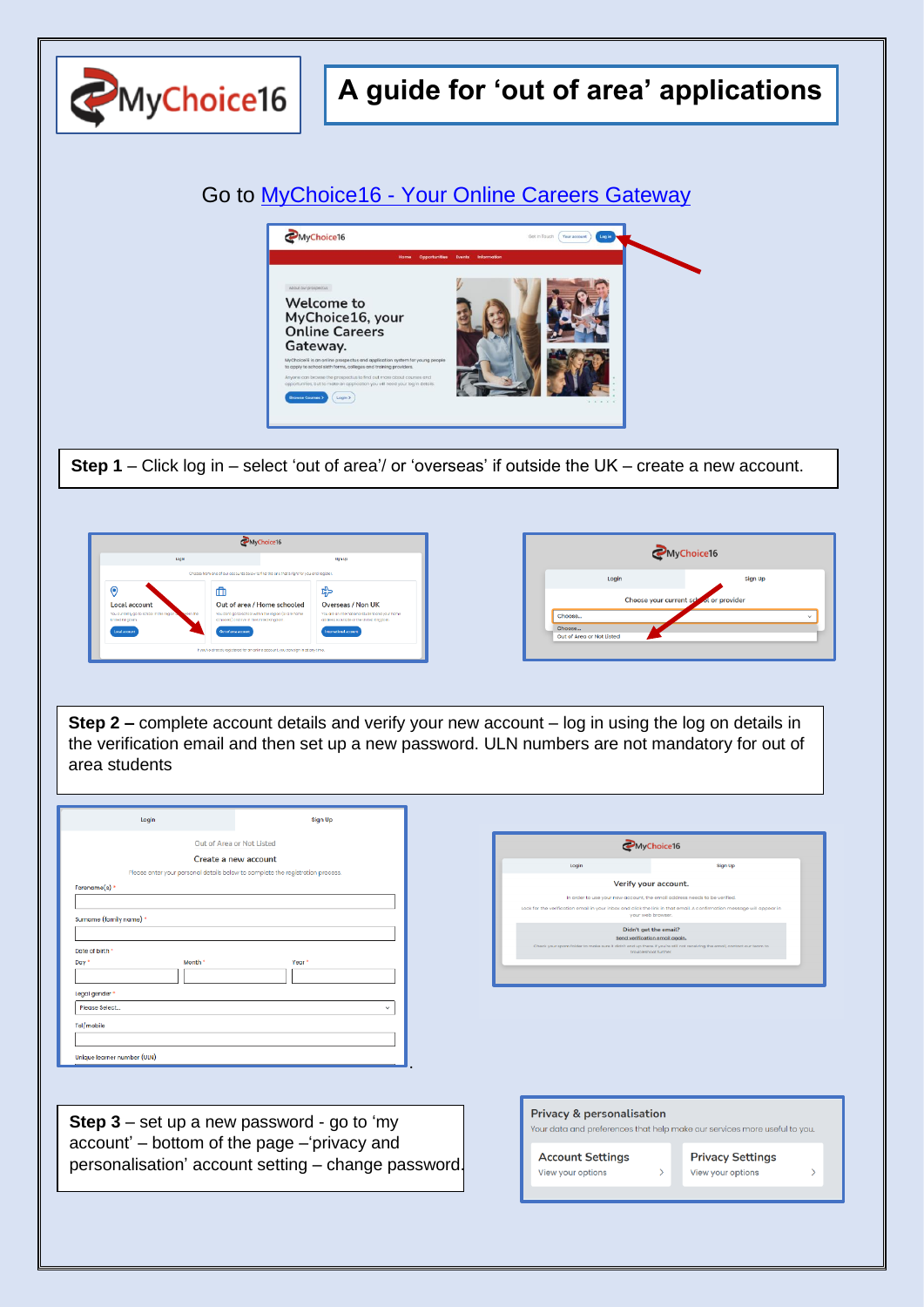## **Step 4** - start the profile - Apply

You will be asked to complete your profile, which is in effect the application.

**Please note** - This is your master profile template. Once complete you can use in all applications to all providers.

|                                                                        |   |                                                                                              |                                                |    |          | Everything you need to know about<br>In one handy place.          |
|------------------------------------------------------------------------|---|----------------------------------------------------------------------------------------------|------------------------------------------------|----|----------|-------------------------------------------------------------------|
| Your profile<br>A record of your information.<br>incorrelate<br>Stotus |   | <b>Intended Destination</b><br>Where you plan to go after year 11?<br>incorrelate<br>Shribum | <b>Your Applications</b><br>Management centre. |    | ı        | Your Profile<br>Why not get your profile<br>stortarD              |
| Update your details                                                    | v | Change destination<br>v                                                                      | <b>Review applications</b>                     | \, | ×        | <b>Your Next Step</b><br>You haven't set your Next<br>Step yet.   |
| <b>Tools</b><br>This is where you can access additional packages.      |   |                                                                                              |                                                |    | $\Omega$ | <b>Applications</b><br>You beweek executed on<br>application yet. |
| <b>Message centre</b><br>You have 0 new messages.                      |   | <b>Your favourites</b><br>Add and remove saved courses.                                      |                                                |    |          |                                                                   |

Your qualifications section will be completed by your stated referee. You will need to add their contact details at the end of the application process in the profile review before the application is sent.

There are 7 sections in 'Your Profile', and one in the 'Intended Destination' both of which must be completed to proceed to the 'Your Application' stage.

As you work through the profile the 'At a glance' sections on each page will indicate the completed sections with a tick.

An application cannot be sent unless all areas are complete.

The personal statement can be written and formatted in word and then cut and pasted into the personal statement section.

**Step 5** – Check that all areas of your profile are complete. You can go back into any section to change anything up and until the time it is sent.

| <b>Personal Details</b><br>Information about you.                                                                                          | <b>Address</b><br>Information about where you live,                                              | <b>Health</b><br>Information about your health.                                                 | <b>Parental Information</b><br>Contact details of your parent, carer<br>or quardian. |
|--------------------------------------------------------------------------------------------------------------------------------------------|--------------------------------------------------------------------------------------------------|-------------------------------------------------------------------------------------------------|--------------------------------------------------------------------------------------|
| complete<br><b>Status</b>                                                                                                                  | complete<br><b>Status</b>                                                                        | <b>Status</b><br>complete                                                                       | complete<br><b>Status</b>                                                            |
| <b>Update details</b>                                                                                                                      | <b>Update details</b><br>Y.                                                                      | ⋟<br><b>Update details</b>                                                                      | <b>Update details</b>                                                                |
|                                                                                                                                            |                                                                                                  |                                                                                                 |                                                                                      |
| <b>Work Experience</b><br>This section is all about the work.<br>experience you have had, including<br>any part time jobs, and references. | Your personal<br>statement<br>Your chance to describe your<br>ambitions, skills, and experience. | <b>Equality and Diversity</b><br>This section is all about who you are<br>and what you believe. |                                                                                      |
| <b>Status</b><br>complete                                                                                                                  | <b>Status</b><br>complete                                                                        | <b>Status</b><br>complete                                                                       |                                                                                      |
|                                                                                                                                            |                                                                                                  |                                                                                                 |                                                                                      |

**Step 6** – Go to back to my account – 'Intended Destination'- this is to show what you hope to do post 16.

|            | <b>Intended Destination</b>                          |      |
|------------|------------------------------------------------------|------|
|            | Let us know what your plans are after year 11.       |      |
|            |                                                      |      |
|            | What is your intended destination? *                 |      |
|            | Please Select<br>$\sim$                              |      |
|            | Please Select                                        |      |
|            | Full time education - different school or FE College |      |
|            | Full time education - same school                    |      |
|            | Job - definite place                                 |      |
|            | Job - no definite place                              |      |
|            | Not Set                                              |      |
|            | Other destination                                    |      |
| <b>cal</b> | Traineeship or study programme                       | ial  |
|            | Training/Apprenticeship - definite place             | back |
| lt can s   | Training/Apprenticeship - no definite place          |      |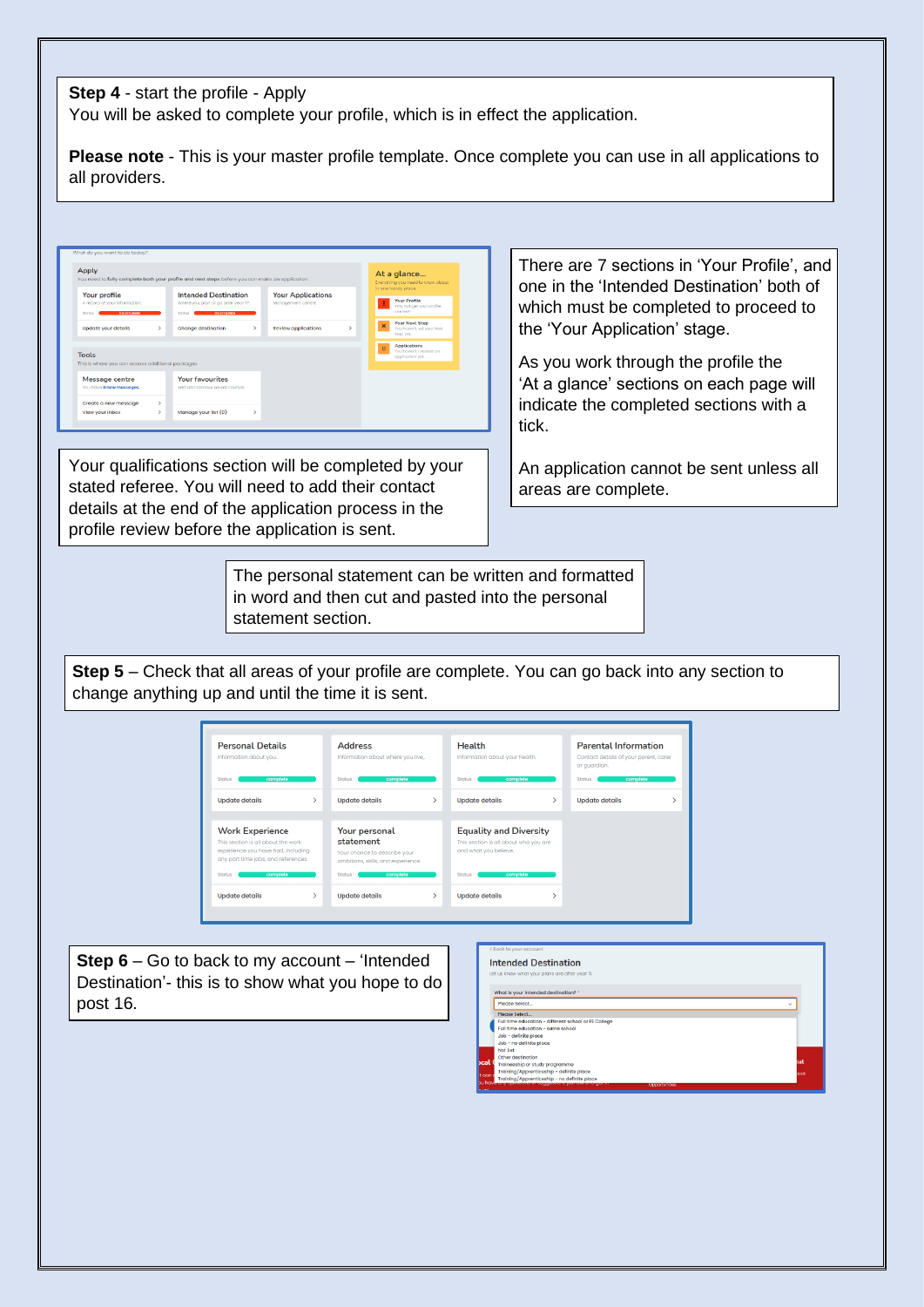## **Step 7** – Favourite courses

Before an application can be made, courses must be chosen and added to 'your favourites'

On the e-prospectus, and with each course, there will be an 'add to my favourites' button. This will place that course into your favourites section.

Use the time before applying to discuss with parents/carers/tutors, discard or add new ones before making your final decision.



**Search opportunities** allow you to refine your choice or you can simply browse. Favourites will be grouped per provider and can be added to or deleted until a final decision has been made. Go up to opportunities and start searching



Each course will have an 'add to favourite' section, once you have clicked 'ok' you will see it in your favourites. Continue to add or delete from your favourites list until you are happy with your choices.

When you are ready to make your applications go back to' Account' and 'Your Applications'

| Your profile                                                                                                    |               | <b>Intended Destination</b>         |               | <b>Your Applications</b>   |  |
|-----------------------------------------------------------------------------------------------------------------|---------------|-------------------------------------|---------------|----------------------------|--|
| A record of your information.                                                                                   |               | Where you plan to go after year 11? |               | Management centre.         |  |
| <b>Status</b><br>complete                                                                                       |               | complete<br><b>Status</b>           |               |                            |  |
| Update your details                                                                                             | $\mathcal{P}$ | <b>Change destination</b>           | $\mathcal{P}$ | <b>Review applications</b> |  |
|                                                                                                                 |               |                                     |               |                            |  |
|                                                                                                                 |               |                                     |               |                            |  |
|                                                                                                                 |               |                                     |               |                            |  |
|                                                                                                                 |               |                                     |               |                            |  |
|                                                                                                                 |               | <b>Your favourites</b>              |               |                            |  |
| <b>Tools</b><br>This is where you can access additional packages.<br>Message centre<br>You have 0 new messages. |               | Add and remove saved courses.       |               |                            |  |
| Create a new message                                                                                            | >             |                                     |               |                            |  |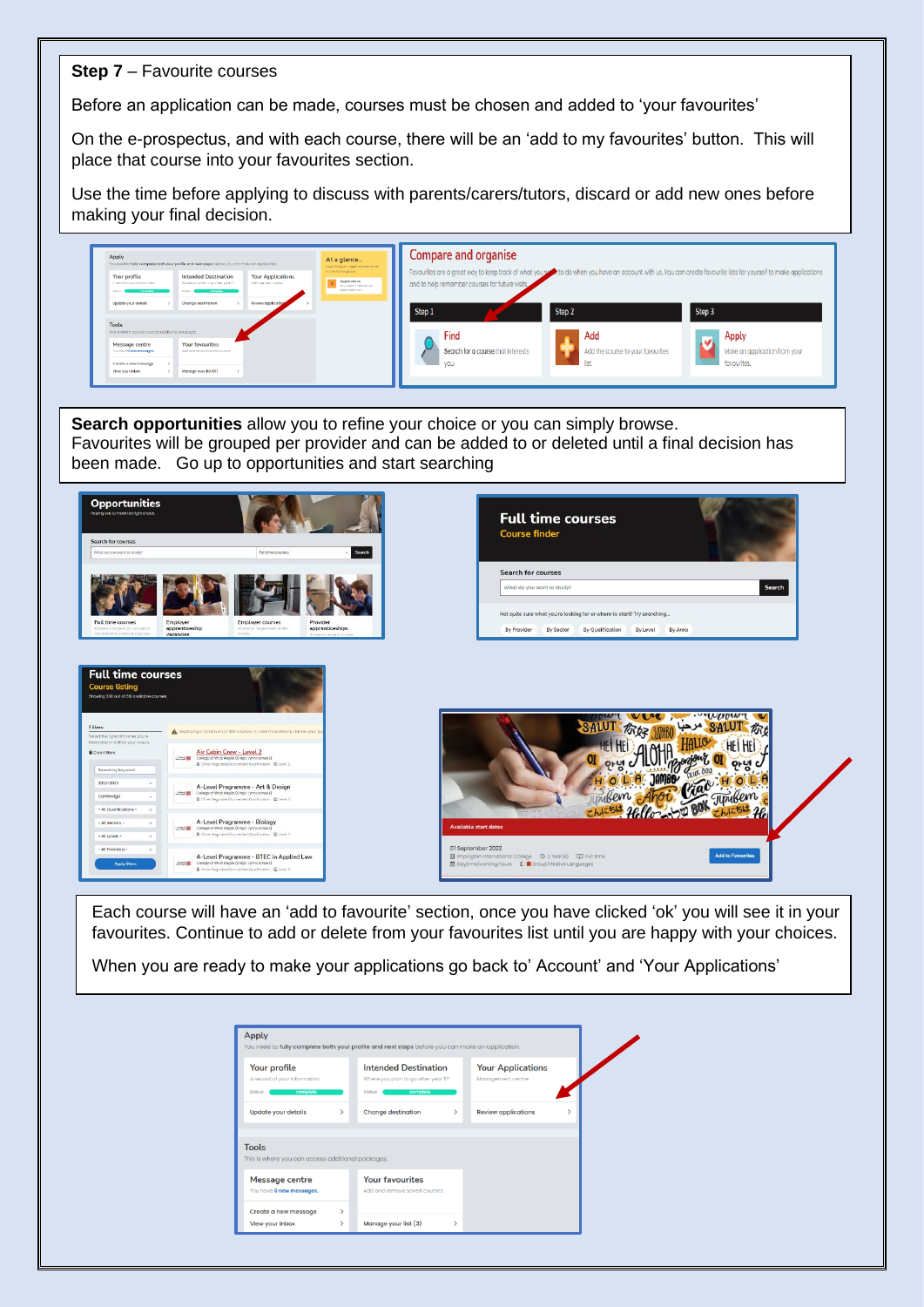## **Step 8** – Make an application

You will be asked to choose the provider that you have favourited from the drop down to make your first application.

This process will be repeated for each application. It is recommended that no more than 4 applications are made and only one application per provider. This will take you to the 'Are you ready' section



Next step is to select the courses from course choices, and these will attach to your profile, to form the first part of your application.

All favourited courses for the provider will appear and you will be asked to add them



Once selected you will be asked to put the courses into priority order and why you have chosen the course – this will mean that your personal statement can concentrate on other aspects of your application.

| <b>Personal Details</b>                                                                                                                                                                    | <b>Address</b>                                                                                                         | Health                                 | <b>Parental Information</b>   |              |
|--------------------------------------------------------------------------------------------------------------------------------------------------------------------------------------------|------------------------------------------------------------------------------------------------------------------------|----------------------------------------|-------------------------------|--------------|
| <b>EXAM</b>                                                                                                                                                                                | <b>Stofan</b>                                                                                                          | Stotus                                 | tion                          |              |
| <b>Undate details</b><br>$\rightarrow$                                                                                                                                                     | Update details<br>$\rightarrow$                                                                                        | <b>Undobe details</b><br>$\rightarrow$ | <b>Update details</b>         | $\mathbf{r}$ |
| <b>Work Experience</b>                                                                                                                                                                     | Your personal                                                                                                          | <b>Equality and Diversity</b>          | <b>Course Choices</b>         |              |
| Electrical                                                                                                                                                                                 | statement<br>Status 1                                                                                                  | Stokes                                 | No course chosen.<br>Status 1 |              |
| Update details<br>$\rightarrow$                                                                                                                                                            | <b>Update details</b><br>b.                                                                                            | <b>Update details</b><br>$\rightarrow$ | Add/remove courses            | $\mathbf{v}$ |
|                                                                                                                                                                                            |                                                                                                                        |                                        |                               |              |
| <b>Review &amp; Send Your</b><br>Application                                                                                                                                               |                                                                                                                        |                                        |                               |              |
| Sister 8                                                                                                                                                                                   |                                                                                                                        |                                        |                               |              |
|                                                                                                                                                                                            |                                                                                                                        |                                        |                               |              |
|                                                                                                                                                                                            |                                                                                                                        |                                        |                               |              |
| Send application                                                                                                                                                                           |                                                                                                                        |                                        |                               |              |
|                                                                                                                                                                                            |                                                                                                                        |                                        |                               |              |
|                                                                                                                                                                                            |                                                                                                                        |                                        |                               |              |
|                                                                                                                                                                                            |                                                                                                                        |                                        |                               |              |
|                                                                                                                                                                                            |                                                                                                                        |                                        |                               |              |
|                                                                                                                                                                                            |                                                                                                                        |                                        |                               |              |
|                                                                                                                                                                                            |                                                                                                                        |                                        |                               |              |
| It is time to choose<br>Select each course you would like to include in your opptication.<br>1. Add a course from your favourites list.<br>$\Box$ Tollege<br>A Laveal Blokopy (01/09/2022) |                                                                                                                        |                                        | Univalidity                   |              |
|                                                                                                                                                                                            |                                                                                                                        |                                        |                               |              |
|                                                                                                                                                                                            |                                                                                                                        |                                        |                               |              |
|                                                                                                                                                                                            | Process note - any courses with a red background are no longer avoilable and need to be removed from your application. |                                        |                               |              |
| 2. Double-check your choice and order by preference.<br><b>Celluge</b>                                                                                                                     |                                                                                                                        |                                        |                               |              |
| A Level Blology (Not Set)<br>$\mathbf{1}$                                                                                                                                                  |                                                                                                                        |                                        | $\cdot \cdot \mathbf{0}$      |              |
| 3. Why have you chosen the course[s]?                                                                                                                                                      |                                                                                                                        |                                        |                               |              |

| « Back to your application                                                                                            |                   |
|-----------------------------------------------------------------------------------------------------------------------|-------------------|
| It is time to choose                                                                                                  |                   |
| Select each course you would like to include in your application.                                                     |                   |
| 1. Add a course from your favourites list.                                                                            |                   |
| College                                                                                                               |                   |
| A Level Blology (01/09/2022)                                                                                          | <b>Mid course</b> |
| 2. Double-check your choice and order by preference.                                                                  |                   |
| Please note - any courses with a red background are no longer ovaliable and need to be removed from your application. |                   |
| Until you add at least one course, you cannot progress with your application.                                         |                   |
|                                                                                                                       |                   |

As you make each application they will be stored in draft form on the site. You can delete and make new applications/delete and add new courses as appropriate until a final decision has been made

| « Back to your account<br>you've got this!<br>Hi<br>You can create a new application or review your existing applications.        |                                                                                                                    |
|-----------------------------------------------------------------------------------------------------------------------------------|--------------------------------------------------------------------------------------------------------------------|
| <b>Standard Application</b><br>This is the most popular application and can be used for any provider.<br>Create a new application | At a glance<br>Everything you need to know about<br>in one handy place.<br>Information<br>You are all up to date:) |
| <b>Existing applications</b><br>Check back often to<br>y changes.                                                                 |                                                                                                                    |
| Draft                                                                                                                             |                                                                                                                    |
| College (316321)<br>PDF<br>Continue<br><b>Delate</b>                                                                              |                                                                                                                    |